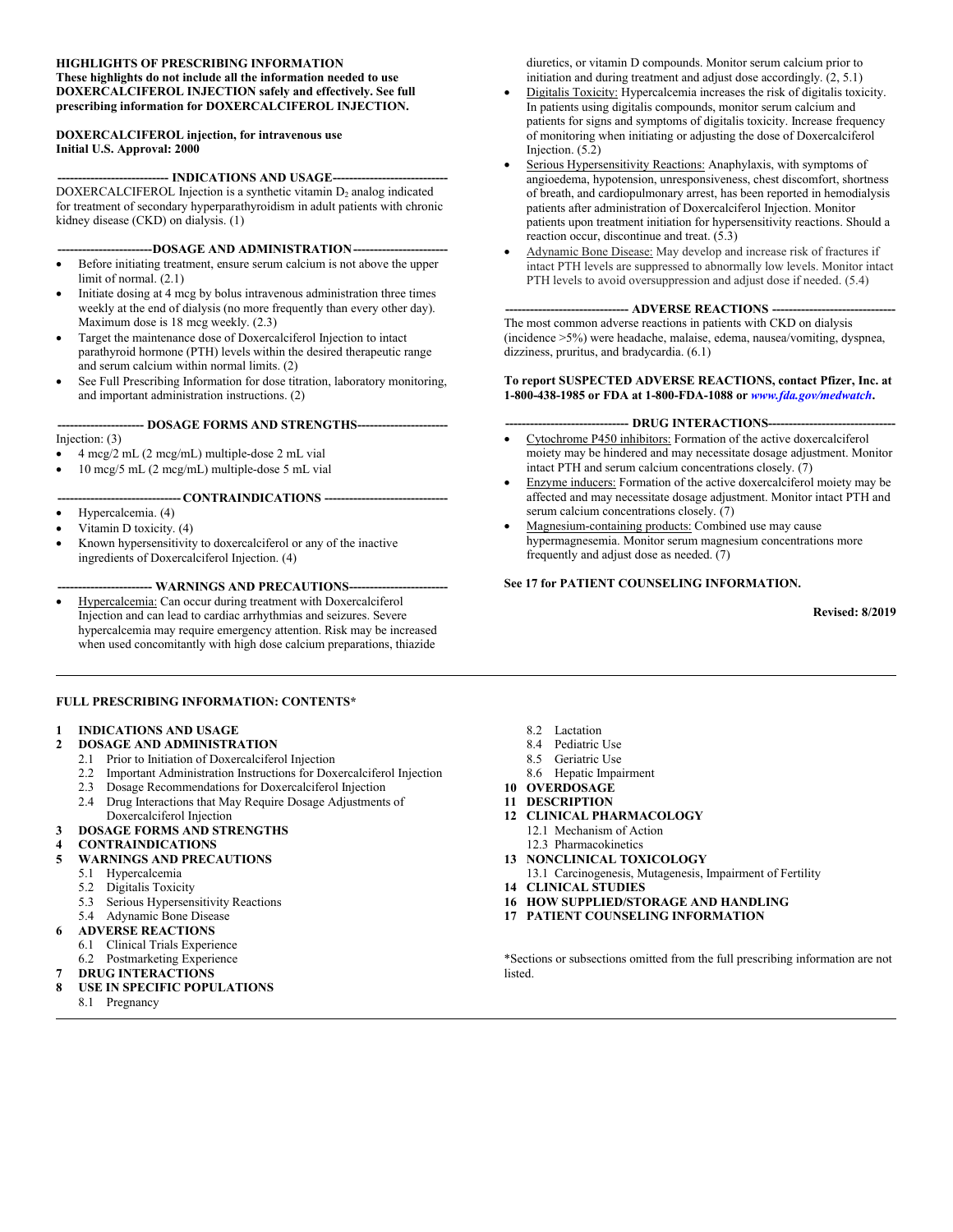### **FULL PRESCRIBING INFORMATION**

#### **1 INDICATIONS AND USAGE**

Doxercalciferol Injection is indicated for the treatment of secondary hyperparathyroidism in adult patients with chronic kidney disease (CKD) on dialysis.

#### **2 DOSAGE AND ADMINISTRATION**

#### **2.1 Prior to Initiation of Doxercalciferol Injection**

 Ensure serum calcium is not above the upper limit of normal before initiating treatment with Doxercalciferol Injection *[see Warnings and Precautions (5.1)].*

#### **2.2 Important Administration Instructions for Doxercalciferol Injection**

- Administer Doxercalciferol Injection intravenously as a bolus dose at the end of dialysis.
- Inspect Doxercalciferol Injection visually prior to administration; the solution should appear clear and colorless. Do not use if the solution is not clear or particles are present.
- After initial vial use, store opened multiple-dose vial for up to 14 days at room temperature. Discard unused portion of multiple-dose vial after 14 days *[see How Supplied/Storage and Handling (16)].*

#### **2.3 Dosage Recommendations for Doxercalciferol Injection**

- Initiate Doxercalciferol Injection at a dose of 4 mcg given by bolus intravenous administration three times weekly at the end of dialysis (no more frequently than every other day).
- Target the maintenance dose of Doxercalciferol Injection to intact parathyroid hormone (PTH) levels within the desired therapeutic range and serum calcium within normal limits.
- Monitor serum calcium, phosphorus, and intact PTH levels weekly after initiation of therapy or dose adjustment.
- Titrate the dose of Doxercalciferol Injection based on intact PTH. The dose may be increased at 8-week intervals by 1 mcg to 2 mcg if intact PTH is not lowered by 50% and fails to reach the target range. The maximum dose is 18 mcg weekly. Prior to raising the dose, ensure serum calcium is within normal limits.
- Suspend or decrease the dose if intact PTH is persistently and abnormally low to reduce the risk of adynamic bone disease *[see Warnings and Precautions (5.4)]* or if serum calcium is consistently above the normal range to reduce the risk of hypercalcemia *[see Warnings and Precautions (5.1)].* If suspended, the drug should be restarted one week later at a dose that is at least 1 mcg lower.

### **2.4 Drug Interactions that May Require Dosage Adjustments of Doxercalciferol Injection**

- Increased monitoring of serum calcium and dose adjustment of Doxercalciferol Injection may be necessary when given concomitantly with drugs that may increase the risk of hypercalcemia *[see Drug Interactions (7)]*.
- Increased monitoring of both serum calcium and intact PTH as well as dose adjustment of Doxercalciferol Injection may be necessary when given concomitantly with cytochrome P450 inhibitors or enzyme inducers *[see Drug Interactions (7)]*.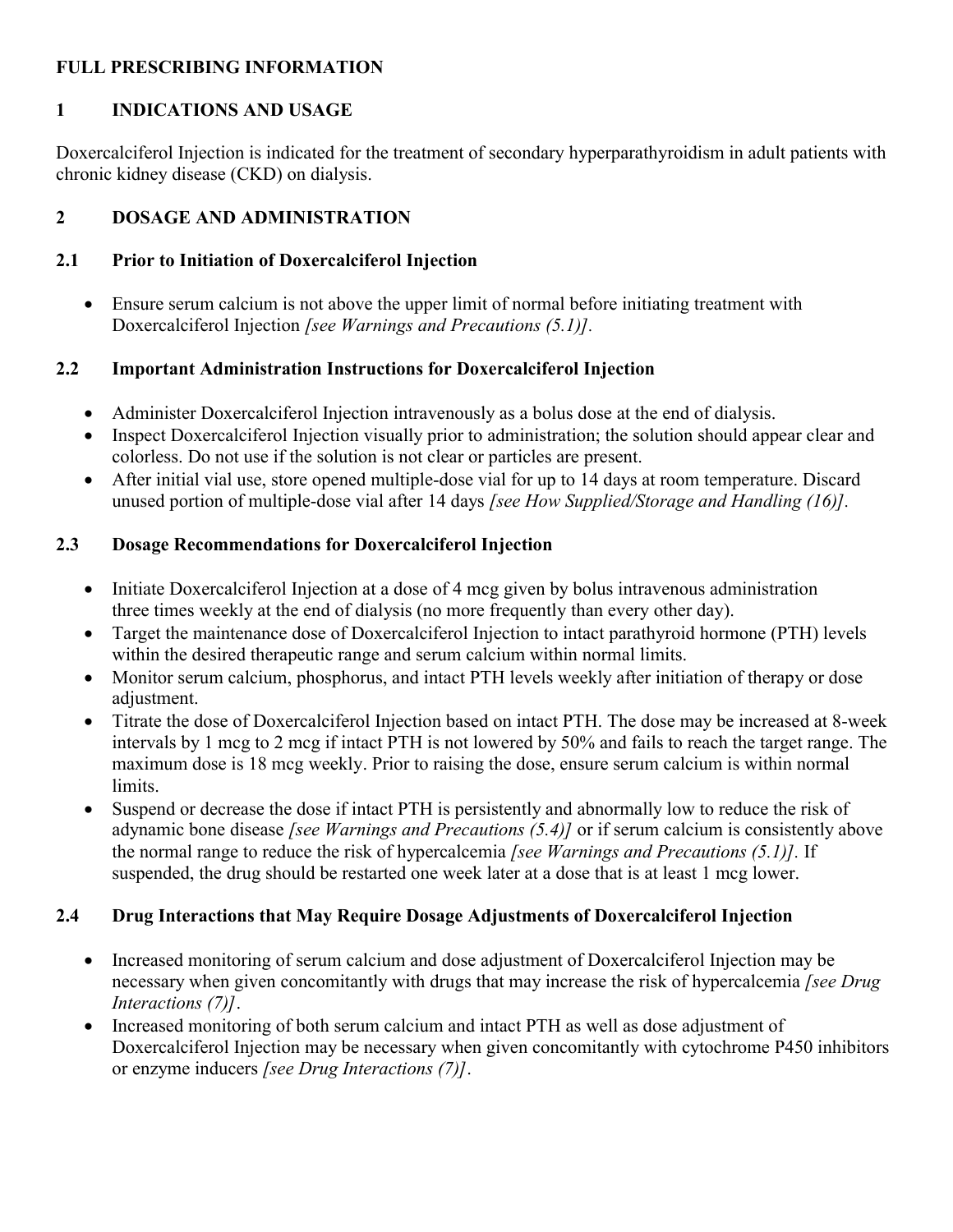### **3 DOSAGE FORMS AND STRENGTHS**

Injection: clear and colorless solution available as follows:

- 4 mcg/2 mL (2 mcg/mL) multiple-dose 2 mL vial
- $\bullet$  10 mcg/5 mL (2 mcg/mL) multiple-dose 5 mL vial

# **4 CONTRAINDICATIONS**

Doxercalciferol Injection is contraindicated in patients with:

- Hypercalcemia *[see Warnings and Precautions (5.1)]*
- Vitamin D toxicity *[see Warnings and Precautions (5.1)]*
- Known hypersensitivity to doxercalciferol or any of the inactive ingredients of Doxercalciferol Injection; serious hypersensitivity reactions including anaphylaxis and angioedema have been reported *[see Warnings and Precautions (5.3), Adverse Reactions (6.2)].*

# **5 WARNINGS AND PRECAUTIONS**

# **5.1 Hypercalcemia**

Hypercalcemia may occur during Doxercalciferol Injection treatment. Acute hypercalcemia may increase the risk of cardiac arrhythmias and seizures and may potentiate the effect of digitalis on the heart *[see Warnings and Precautions (5.2)]*. Chronic hypercalcemia can lead to generalized vascular calcification and other soft-tissue calcification. Severe hypercalcemia may require emergency attention.

Hypercalcemia may be exacerbated by concomitant administration of high doses of calcium-containing preparations, thiazide diuretics, or other vitamin D compounds *[see Drug Interactions (7)].* In addition, high intake of calcium and phosphate concomitantly with vitamin D compounds may lead to hypercalciuria and hyperphosphatemia. Patients with a history of hypercalcemia prior to initiating therapy may be at increased risk for development of hypercalcemia with Doxercalciferol Injection. In these circumstances, frequent serum calcium monitoring and Doxercalciferol Injection dose adjustments may be required.

When initiating Doxercalciferol Injection or adjusting Doxercalciferol Injection dose, measure serum calcium weekly. Once a maintenance dose has been established, measure serum calcium monthly for 3 months and then every 3 months*.* If hypercalcemia occurs, reduce the dose or discontinue Doxercalciferol Injection until serum calcium is normal *[see Dosage and Administration (2)]*.

Inform patients about the symptoms of elevated calcium (feeling tired, difficulty thinking clearly, loss of appetite, nausea, vomiting, constipation, increased thirst, increased urination and weight loss) and instruct them to report new or worsening symptoms when they occur.

# **5.2 Digitalis Toxicity**

Doxercalciferol Injection can cause hypercalcemia *[see Warnings and Precautions (5.1)]* which increases the risk of digitalis toxicity. In patients using Doxercalciferol Injection concomitantly with digitalis compounds, monitor both serum calcium and patients for signs and symptoms of digitalis toxicity. Increase the frequency of monitoring when initiating or adjusting the dose of Doxercalciferol Injection *[see Drug Interactions (7)]*.

# **5.3 Serious Hypersensitivity Reactions**

Serious hypersensitivity reactions, including fatal outcome, have been reported post marketing in patients on hemodialysis following administration of Doxercalciferol Injection. Hypersensitivity reactions include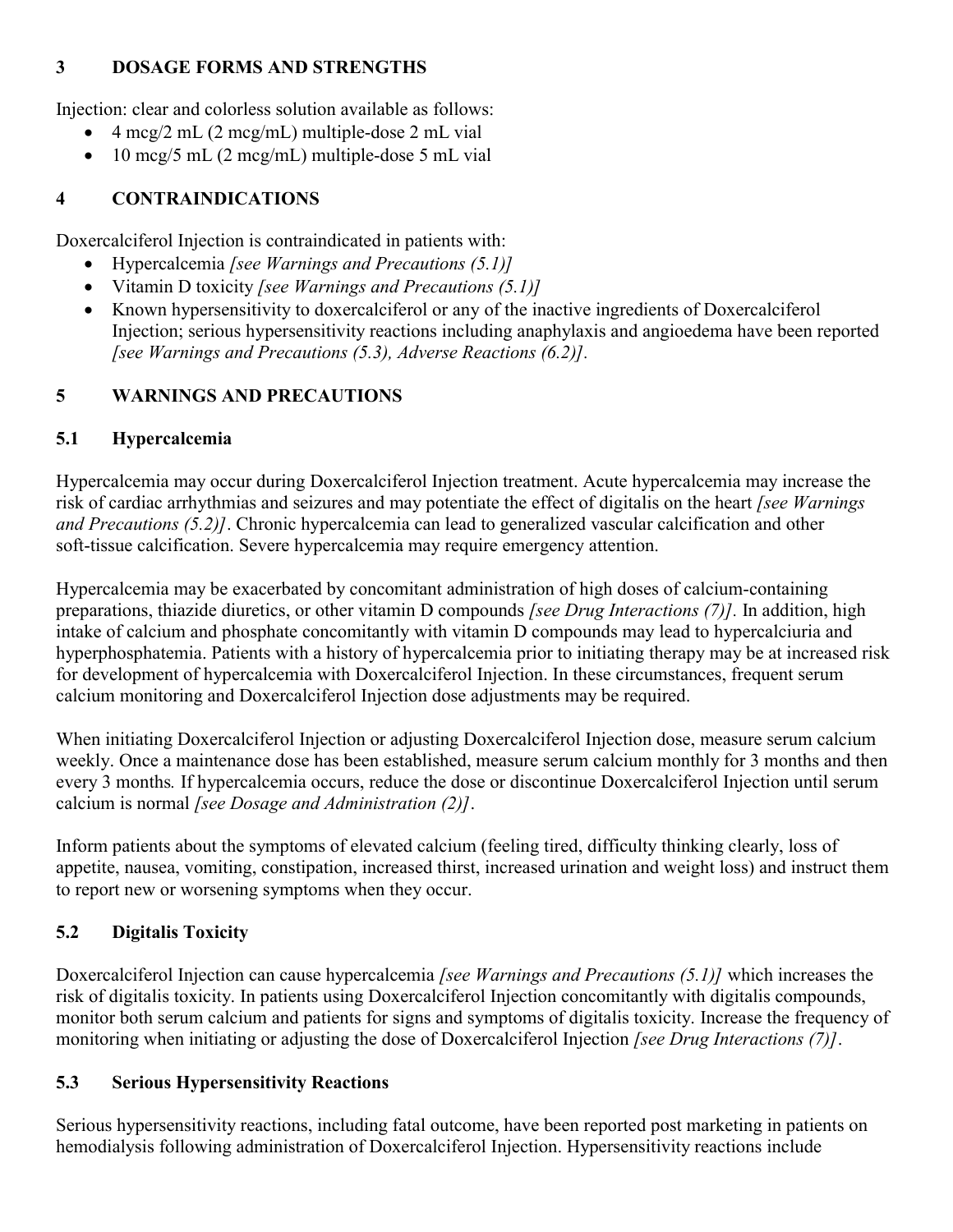anaphylaxis with symptoms of angioedema (involving face, lips, tongue and airways), hypotension, unresponsiveness, chest discomfort, shortness of breath, and cardiopulmonary arrest. These reactions may occur separately or together.

Monitor patients receiving Doxercalciferol Injection upon initiation of treatment for hypersensitivity reactions. Should a hypersensitivity reaction occur, discontinue Doxercalciferol Injection, monitor and treat if indicated *[see Contraindications (4)].*

### **5.4 Adynamic Bone Disease**

Adynamic bone disease with subsequent increased risk of fractures may develop if intact PTH levels are suppressed by Doxercalciferol Injection to abnormally low levels. Monitor intact PTH levels to avoid oversuppression and adjust the Doxercalciferol Injection dose, if needed *[see Dosage and Administration (2)]*.

### **6 ADVERSE REACTIONS**

The following adverse reactions are discussed in greater detail in another section of the label:

- Hypercalcemia *[see Warnings and Precautions (5.1)]*
- Serious Hypersensitivity Reactions *[see Warnings and Precautions (5.3)]*
- Adynamic Bone Disease *[see Warnings and Precautions (5.4)]*

### **6.1 Clinical Trials Experience**

Because clinical trials are conducted under widely varying conditions, adverse reaction rates observed in the clinical trials of a drug cannot be directly compared to rates in the clinical trials of another drug and may not reflect the rates observed in practice.

The safety of Doxercalciferol Injection has been established from adequate and well-controlled studies of doxercalciferol capsules and from studies of another doxercalciferol injection product (doxercalciferol injection) *[see Clinical Studies (14)]*. Below is a display of the adverse reactions of doxercalciferol capsules and doxercalciferol injection from these studies.

Doxercalciferol capsules for oral use were evaluated in two placebo-controlled, double-blind studies in patients with CKD on hemodialysis. Patients were treated with doxercalciferol capsules (n=61) or placebo (n=61). After randomization to two groups, eligible patients underwent an 8-week washout period during which no vitamin D derivatives were administered to either group. Subsequently, all patients received doxercalciferol capsules in an open-label fashion for 16 weeks followed by a double-blind period of 8 weeks during which patients received either doxercalciferol capsules or placebo. Adverse reactions occurring in the doxercalciferol capsules groups at a frequency of 2% or greater, and more frequently than in the placebo group are presented in Table 1.

#### **Table 1: Adverse Reactions Occurring in ≥2% of Doxercalciferol Capsules-Treated Patients with CKD on Dialysis and Greater than Placebo in Two Double-Blind Clinical Studies**

| <b>Adverse Reaction*</b> | Doxercalciferol (n=61)<br>$\frac{6}{9}$ | Placebo $(n=61)$<br>$\frac{6}{6}$ |
|--------------------------|-----------------------------------------|-----------------------------------|
| Edema                    | 34                                      |                                   |
| Malaise                  | 28                                      | 20                                |
| Headache                 | 28                                      | 18                                |
| Nausea/Vomiting          |                                         | 20                                |
| <b>Dizziness</b>         | $\overline{2}$                          | 10                                |
| Dyspnea                  |                                         |                                   |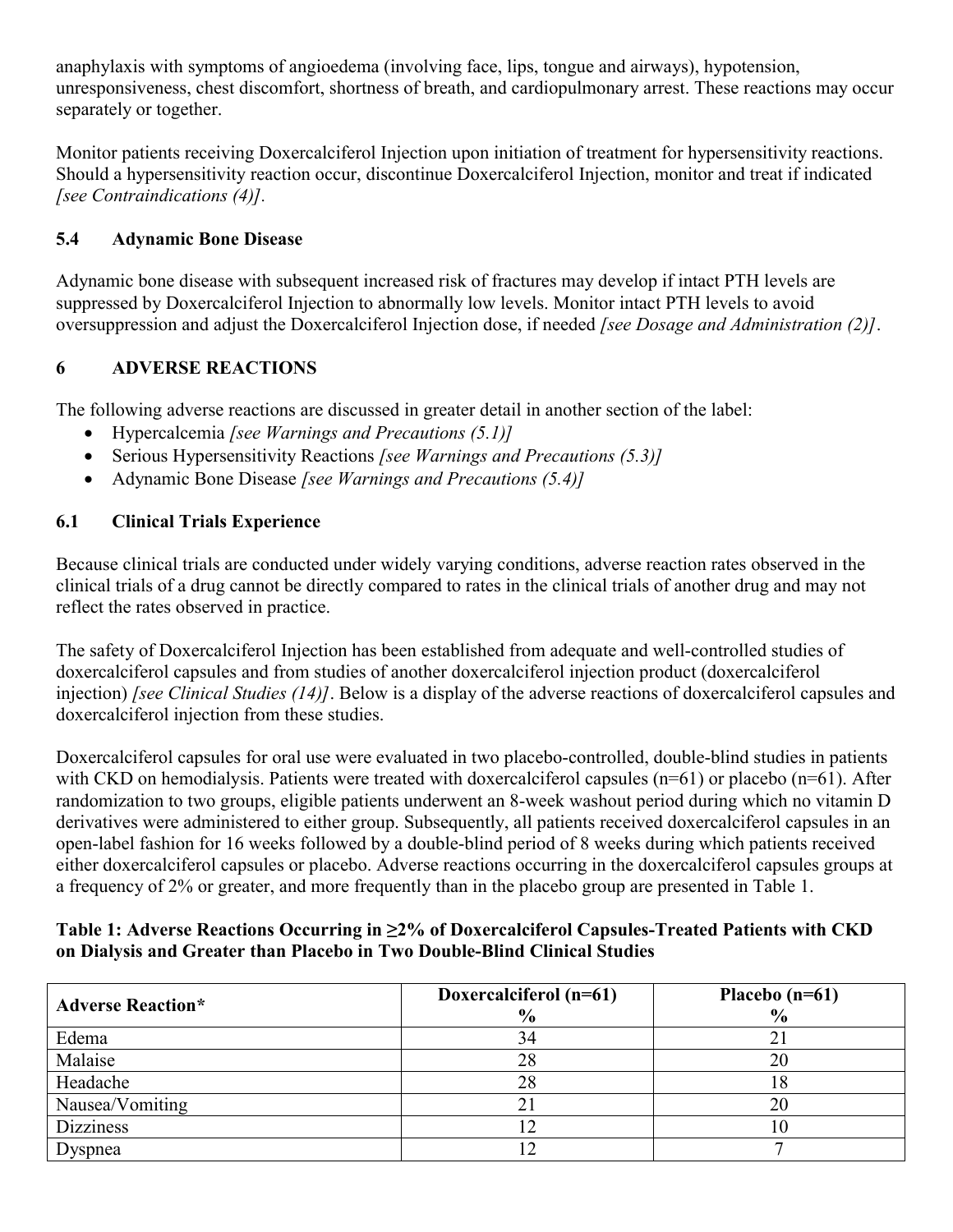| <b>Adverse Reaction*</b> | Doxercalciferol (n=61)<br>$\frac{6}{9}$ | Placebo $(n=61)$<br>$\frac{6}{9}$ |
|--------------------------|-----------------------------------------|-----------------------------------|
| Pruritus                 |                                         |                                   |
| Bradycardia              |                                         |                                   |
| Anorexia                 |                                         |                                   |
| Dyspepsia                |                                         |                                   |
| Arthralgia               |                                         |                                   |
| Weight increase          |                                         |                                   |
| Abscess                  |                                         |                                   |
| Sleep disorder           |                                         |                                   |

\* A patient who reported the same medical term more than once was counted only once for that medical term.

Doxercalciferol injection was studied in 70 patients with CKD on hemodialysis in two 12-week, open-label, single-arm, multi-center studies *[see Clinical Studies (14)]*. The incidence of hypercalcemia and hyperphosphatemia increased during therapy with doxercalciferol injection. Patients with higher pre-treatment serum levels of calcium (>10.5 mg/dL) or phosphorus (>6.9 mg/dL) were more likely to experience hypercalcemia or hyperphosphatemia.

There was no placebo group included in the studies of doxercalciferol injection. Adverse reactions in patients with CKD on hemodialysis receiving Doxercalciferol Injection are expected to be similar to those reported in placebo-controlled studies of doxercalciferol capsules presented in Table 1.

### **6.2 Postmarketing Experience**

The following adverse reactions have been identified during postapproval use of Doxercalciferol Injection. Because these reactions are reported voluntarily from a population of uncertain size, it is not always possible to estimate their frequency or to establish a causal relationship to drug exposure.

Hypersensitivity reactions, including fatal outcome, have been reported in patients on hemodialysis following administration of Doxercalciferol Injection. Hypersensitivity reactions include anaphylaxis with symptoms of angioedema (involving face, lips, tongue and airways), hypotension, unresponsiveness, chest discomfort, shortness of breath, cardiopulmonary arrest, pruritus, and skin burning sensation.

### **7 DRUG INTERACTIONS**

Table 2 includes clinically significant drug interactions with doxercalciferol.

#### **Table 2: Clinically Significant Drug Interactions with Doxercalciferol**

| Drugs that May Increase the risk of Hypercalcemia |                                                                                                |  |  |
|---------------------------------------------------|------------------------------------------------------------------------------------------------|--|--|
| Clinical                                          | Concomitant administration of high doses of calcium-containing preparations or other vitamin D |  |  |
| Impact                                            | compounds may increase the risk of hypercalcemia. Thiazide diuretics are known to induce       |  |  |
|                                                   | hypercalcemia by reducing excretion of calcium in the urine.                                   |  |  |
| Examples                                          | Calcium-containing products, other vitamin D compounds or thiazide diuretics                   |  |  |
| Intervention                                      | Monitor serum calcium concentrations more frequently and adjust Doxercalciferol Injection      |  |  |
|                                                   | dose as needed <i>[see Warnings and Precautions <math>(5.1)</math>]</i> .                      |  |  |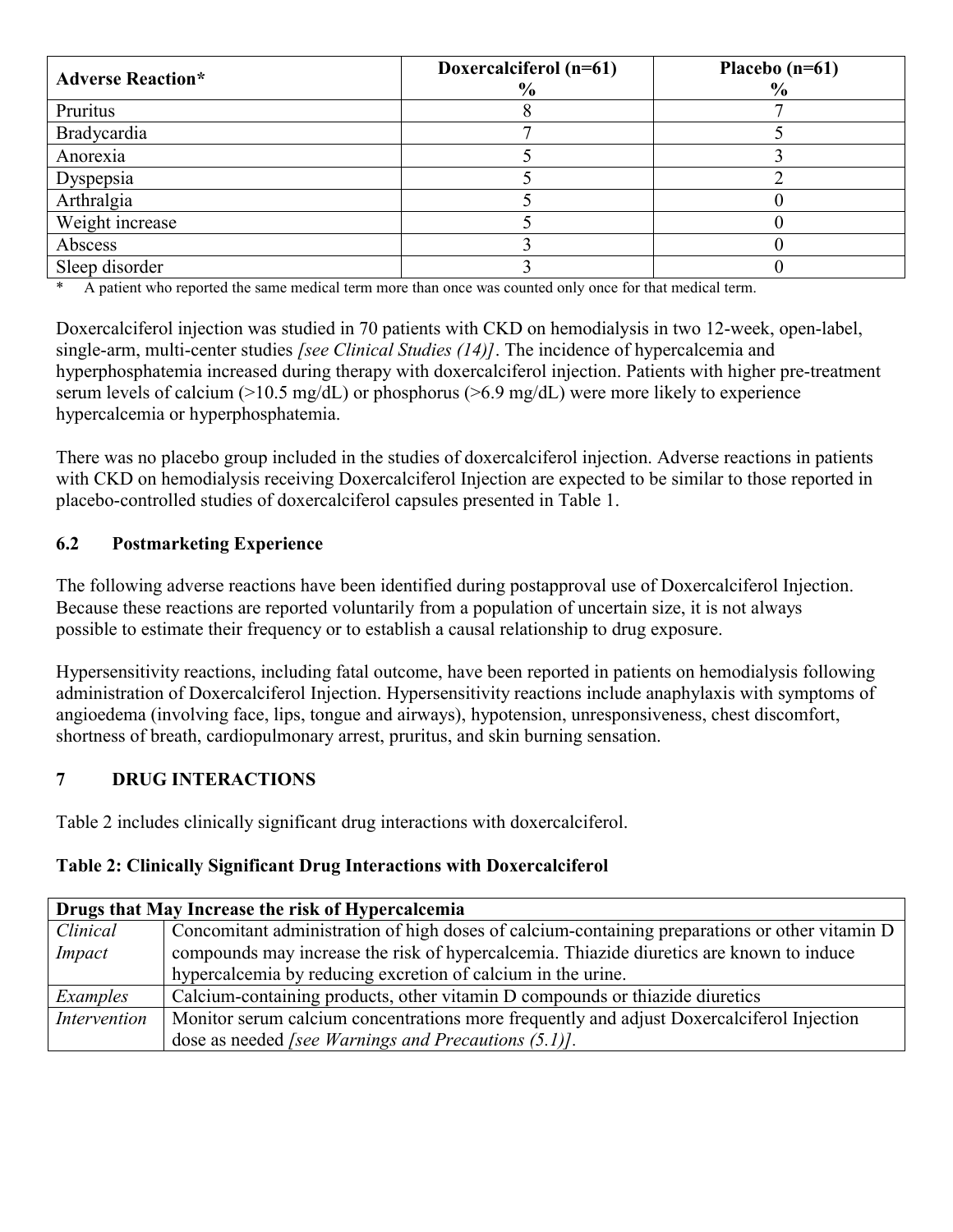| <b>Digitalis Compounds</b> |                                                                                                   |
|----------------------------|---------------------------------------------------------------------------------------------------|
| Clinical                   | Doxercalciferol can cause hypercalcemia which can potentiate the risk of digitalis toxicity.      |
| Impact                     |                                                                                                   |
| Intervention               | Monitor patients for signs and symptoms of digitalis toxicity and increase frequency of serum     |
|                            | calcium monitoring when initiating or adjusting the dose of Doxercalciferol Injection in patients |
|                            | receiving digitalis compounds [see Warnings and Precautions (5.2)].                               |
|                            | <b>Cytochrome P450 Inhibitors</b>                                                                 |
| Clinical                   | Doxercalciferol is activated by CYP 27 in the liver. Cytochrome P450 inhibitors may inhibit the   |
| Impact                     | 25-hydroxylation of doxercalciferol and thus reduce the formation of active doxercalciferol       |
|                            | moiety [see Clinical Pharmacology (12.3)].                                                        |
| Examples                   | Ketoconazole and erythromycin                                                                     |
| Intervention               | If a patient initiates or discontinues therapy with a cytochrome P450 inhibitor, dose adjustment  |
|                            | of Doxercalciferol Injection may be necessary. Monitor intact PTH and serum calcium               |
|                            | concentrations closely.                                                                           |
| <b>Enzyme Inducers</b>     |                                                                                                   |
| Clinical                   | Doxercalciferol is activated by CYP 27 in the liver. Enzyme inducers may affect the               |
| Impact                     | 25-hydroxylation of doxercalciferol [see Clinical Pharmacology (12.3)].                           |
| Examples                   | Glutethimide and phenobarbital                                                                    |
| Intervention               | If a patient initiates or discontinues therapy with an enzyme inducer, dose adjustment of         |
|                            | Doxercalciferol Injection may be necessary. Monitor intact PTH and serum calcium                  |
|                            | concentrations closely.                                                                           |
|                            | <b>Magnesium-containing Products</b>                                                              |
| Clinical                   | Concomitant administration of Doxercalciferol Injection and high doses of                         |
| Impact                     | magnesium-containing products may increase the risk of hypermagnesemia.                           |
| Examples                   | Magnesium-containing products such as antacids                                                    |
| Intervention               | Avoid use of magnesium-containing products and Doxercalciferol Injection.                         |

# **8 USE IN SPECIFIC POPULATIONS**

### **8.1 Pregnancy**

#### Risk Summary

The limited available data with Doxercalciferol Injection in pregnant women are insufficient to identify a drug-associated risk for major birth defects, miscarriage or adverse maternal or fetal outcomes. There are risks to the mother and fetus associated with chronic kidney disease in pregnancy *[see Clinical Considerations]*. In reproduction studies in rats and rabbits administered doxercalciferol during organogenesis at up to 20 mcg/kg/day and 0.1 mcg/kg/day, respectively (approximately 25 times (rats) and less than (rabbits) the maximum recommended human oral dose of 60 mcg/week based on mcg/m<sup>2</sup> body surface area), no adverse developmental effects were observed *[see Data]*.

The estimated background risk of major birth defects and miscarriage for the indicated population is unknown. In the U.S. general population, the estimated background risk of major birth defects and miscarriage in clinically recognized pregnancies is 2%-4% and 15%-20%, respectively.

#### Clinical Considerations

### *Disease-associated maternal and/or embryo/fetal risk*

Chronic kidney disease in pregnancy increases the risk for maternal hypertension and preeclampsia, miscarriage, preterm delivery polyhydramnios, still birth, and low-birth-weight infants.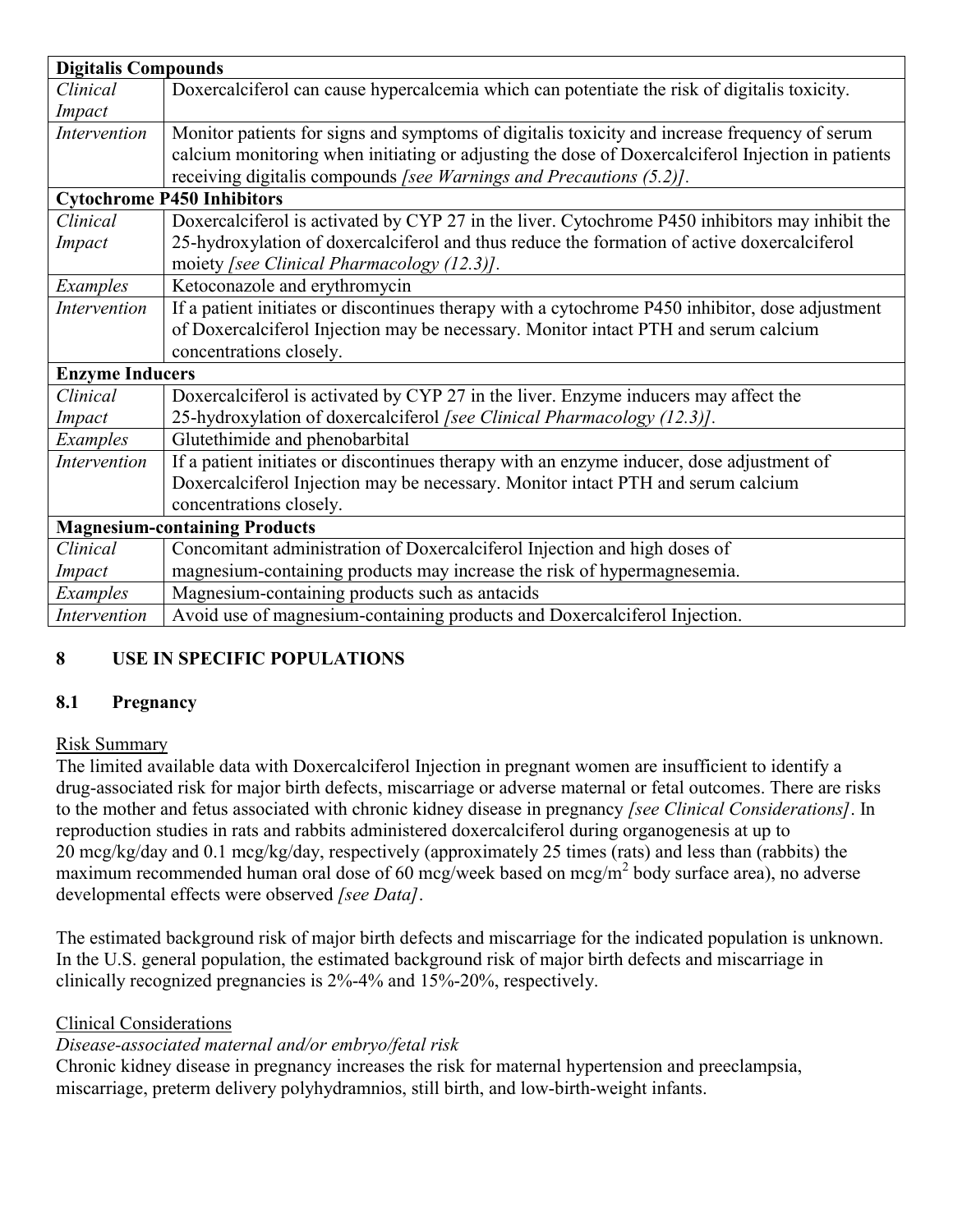### Data

### *Animal Data*

There were no adverse effects on fetal development when doxercalciferol was administered at doses up to 20 mcg/kg/day in pregnant rats or doses up to 0.1 mcg/kg/day in pregnant rabbits during the period of organogenesis.

## **8.2 Lactation**

# Risk Summary

There is no information available on the presence of doxercalciferol in human milk, the effects of the drug on the breastfed infant, or the effects of the drug on milk production. Infants exposed to Doxercalciferol Injection through breast milk should be monitored for signs and symptoms of hypercalcemia *[see Clinical Considerations]*.

The developmental and health benefits of breastfeeding should be considered along with the mother's clinical need for Doxercalciferol Injection and any potential adverse effects on the breastfed child from Doxercalciferol Injection or from the underlying maternal condition.

# Clinical Considerations

Infants exposed to Doxercalciferol Injection through breast milk should be monitored for signs and symptoms of hypercalcemia, including seizures, vomiting, constipation and weight loss. Monitoring of serum calcium in the infant should be considered.

# **8.4 Pediatric Use**

Safety and efficacy of Doxercalciferol Injection in pediatric patients have not been established.

# **8.5 Geriatric Use**

Clinical studies of doxercalciferol injection did not include sufficient numbers of patients 65 years or over to determine whether they respond differently from younger subjects. In general, dose selection for an elderly patient should be cautious, usually starting at the low end of the dosing range, reflecting the greater frequency of decreased hepatic or cardiac function, and of concomitant disease or other drug therapy.

# **8.6 Hepatic Impairment**

Patients with hepatic impairment may not metabolize Doxercalciferol Injection appropriately. More frequent monitoring of intact PTH, calcium, and phosphorus levels should be done in patients with hepatic impairment.

# **10 OVERDOSAGE**

Overdosage of Doxercalciferol Injection may lead to hypercalcemia, hypercalciuria, and hyperphosphatemia *[see Warnings and Precautions (5.1)]*. The treatment of acute overdosage should consist of supportive measures and discontinuation of Doxercalciferol Injection administration. Serum calcium levels should be measured until normal.

Based on similarities between Doxercalciferol Injection and its active metabolite,  $1\alpha, 25-(OH)_2D_2$ , it is expected that doxercalciferol is not removed from the blood by dialysis.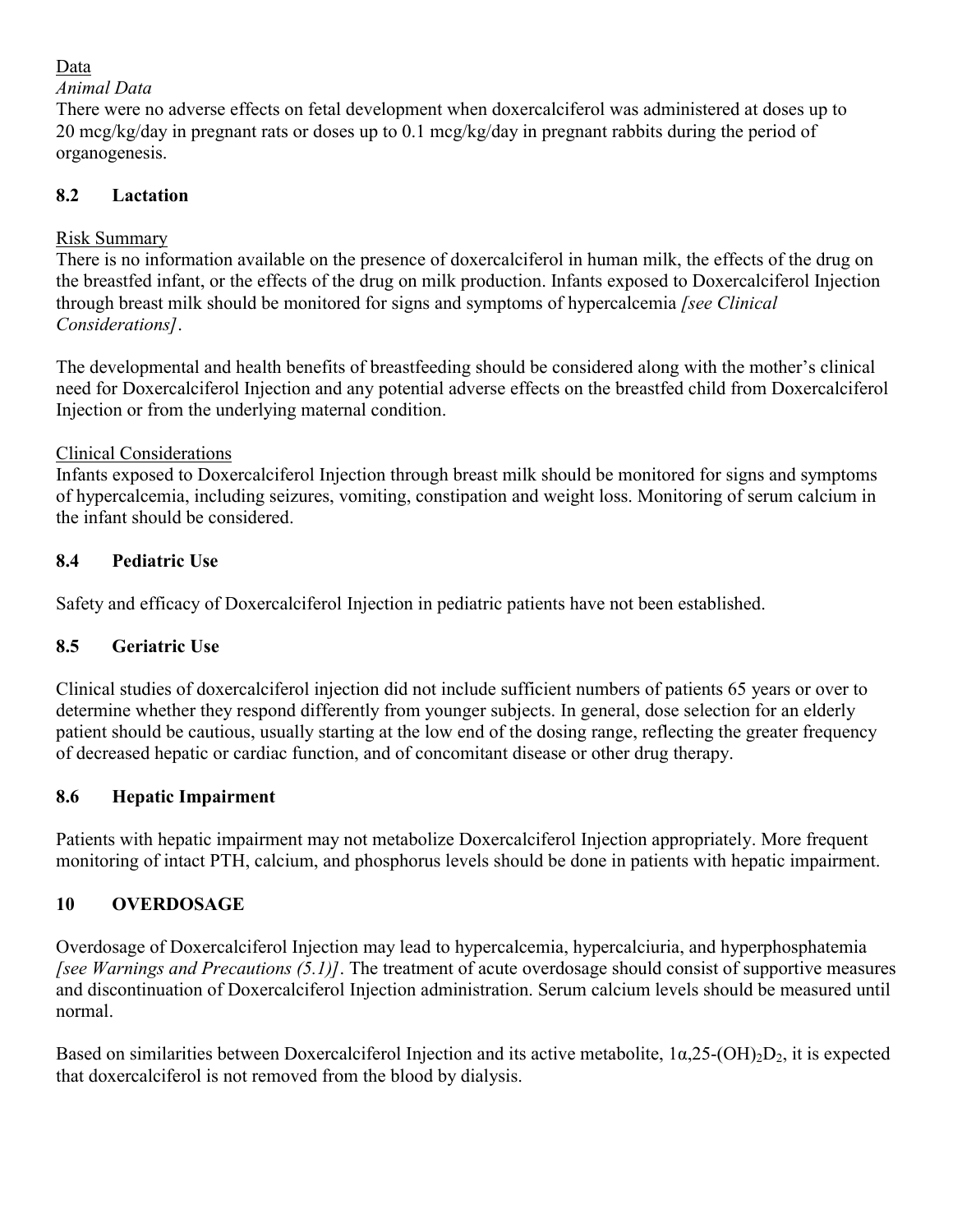### **11 DESCRIPTION**

Doxercalciferol is a synthetic vitamin D<sub>2</sub> analog. Doxercalciferol undergoes metabolic activation *in vivo* to form  $1\alpha$ ,25-dihydroxyvitamin D<sub>2</sub> ( $1\alpha$ ,25-(OH)<sub>2</sub>D<sub>2</sub>), a naturally occurring, biologically active form of vitamin D<sub>2</sub>.

Doxercalciferol is a colorless crystalline compound with a calculated molecular weight of 412.65 and a molecular formula of  $C_{28}H_{44}O_2$ . It is soluble in oils and organic solvents, but is relatively insoluble in water. Chemically, doxercalciferol is (1α,3β,5Z,7E,22E)-9,10-secoergosta-5,7,10(19),22-tetraene-1,3-diol. The structural formula is:



Doxercalciferol Injection is a sterile, clear, and colorless solution.

The 2 mL multiple-dose vials contain 4 mcg/2 mL (2 mcg/mL) of doxercalciferol. Each milliliter (mL) of solution contains 2 mcg doxercalciferol and the following inactive ingredients: ethanol, 96% (0.078 mL); polysorbate 20 (10 mg); sodium chloride (1.5 mg); butylated hydroxytoluene (0.02 mg); sodium phosphate dibasic, heptahydrate (14.4 mg); sodium phosphate monobasic, monohydrate (1.8 mg); and disodium edetate (1.1 mg).

The 5 mL multiple-dose vials contain 10 mcg/5 mL (2 mcg/mL) of doxercalciferol. Each milliliter (mL) of solution contains 2 mcg doxercalciferol and the following inactive ingredients: ethanol, 96% (0.078 mL); polysorbate 20 (10 mg); sodium chloride (1.5 mg); butylated hydroxytoluene (0.02 mg); sodium phosphate dibasic, heptahydrate (14.4 mg); sodium phosphate monobasic, monohydrate (1.8 mg); and disodium edetate (1.1 mg).

# **12 CLINICAL PHARMACOLOGY**

# **12.1 Mechanism of Action**

Doxercalciferol is a synthetic vitamin  $D_2$  analog that requires metabolic activation to form the active  $1\alpha,25-(OH)_2D_2$  metabolite, which binds to the vitamin D receptor (VDR) to result in the selective activation of vitamin D responsive pathways. Vitamin D and doxercalciferol have been shown to reduce PTH levels by inhibiting PTH synthesis and secretion.

# **12.3 Pharmacokinetics**

# Absorption

In healthy volunteers, peak blood levels of  $1\alpha, 25-(OH)_2D_2$ , the major metabolite of doxercalciferol, are attained at 8 hours after a single intravenous dose of doxercalciferol.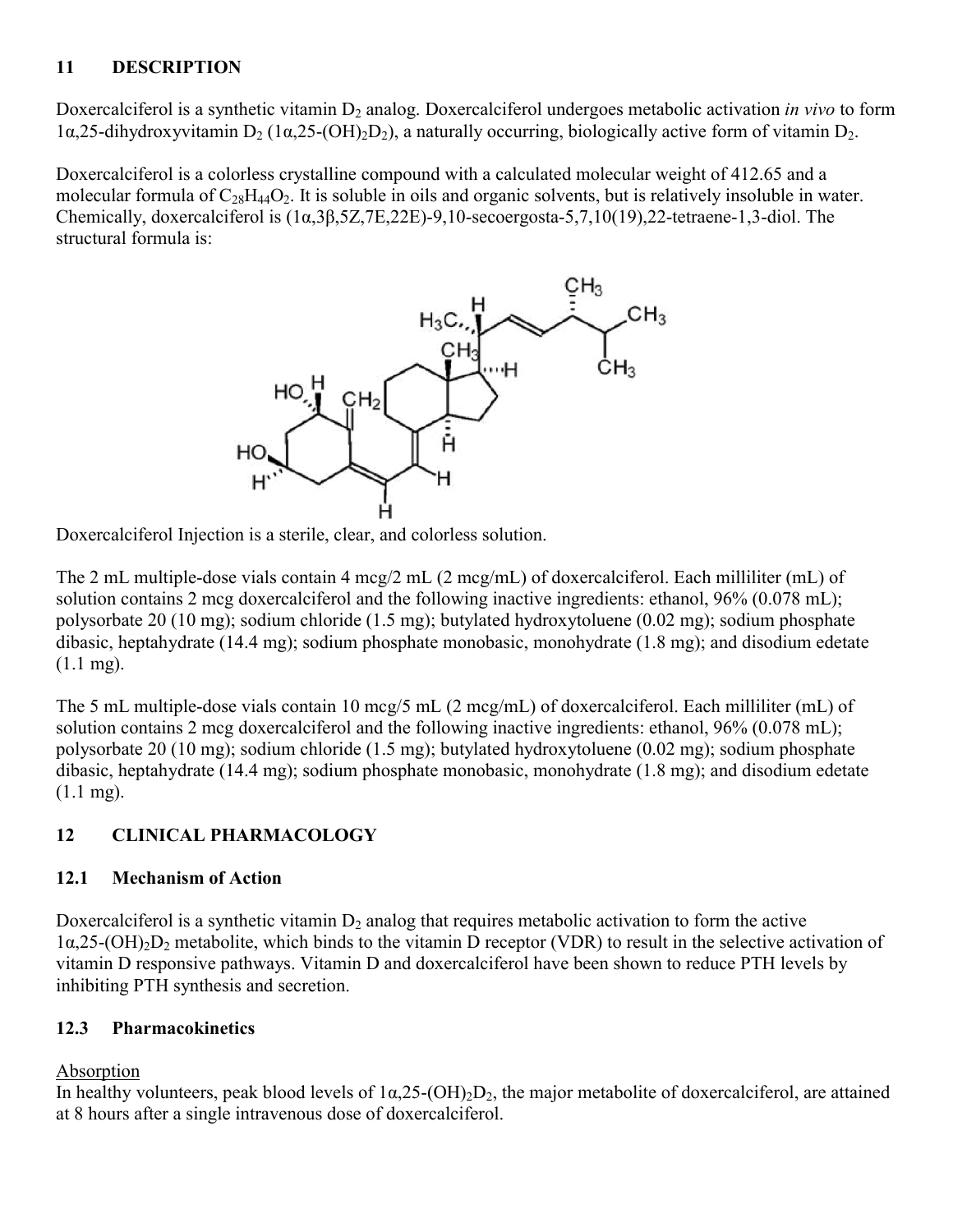#### Elimination

The mean elimination half-life of  $1\alpha$ ,25-(OH)<sub>2</sub>D<sub>2</sub> after an oral dose is approximately 32 to 37 hours with a range of up to 96 hours.

### *Metabolism*

Doxercalciferol is activated by CYP 27 in the liver to form  $1\alpha, 25-(OH)_{2}D_{2}$  (major metabolite) and  $1\alpha, 24$ dihydroxyvitamin  $D_2$  (minor metabolite). Activation of doxercalciferol does not require the involvement of the kidneys.

#### Specific Populations

#### *Patients with renal impairment*

The mean elimination half-life of  $1\alpha,25-(OH)_2D_2$  in patients with end-stage renal disease (ESRD) and in healthy volunteers appears to be similar following an oral dose. Doxercalciferol Injection is not approved for oral use.

Hemodialysis causes a temporary increase in  $1\alpha, 25-(OH)_2D_2$  mean concentrations, presumably due to volume contraction.  $1\alpha$ ,  $25-(OH)_{2}D_{2}$  is not removed from blood during hemodialysis.

# **13 NONCLINICAL TOXICOLOGY**

### **13.1 Carcinogenesis, Mutagenesis, Impairment of Fertility**

In a 104-week carcinogenicity study in rats, there was an increased incidence of benign and malignant adrenal pheochromocytomas in both males and females at oral doses of 0.04, 0.13, and 0.39 mcg/kg/day (less than the  $\frac{1}{2}$  maximum recommended human oral dose of 60 mcg/week based on mcg/m<sup>2</sup> body surface area). This increased incidence of pheochromocytomas in rats may be due to altered calcium homeostasis by doxercalciferol. No evidence of genetic toxicity was observed in an *in vitro* bacterial mutagenicity assay (Ames test) or a mouse lymphoma gene mutation assay. Doxercalciferol caused structural chromatid and chromosome aberrations in an *in vitro* human lymphocyte clastogenicity assay with metabolic activation. However, doxercalciferol was negative in an *in vivo* mouse micronucleus clastogenicity assay.

Doxercalciferol had no effect on male or female fertility in rats at oral doses up to 2.5 mcg/kg/day (approximately 3 times the maximum recommended human oral dose of 60 mcg/week based on mcg/m<sup>2</sup> body surface area).

### **14 CLINICAL STUDIES**

The safety and efficacy of Doxercalciferol Injection have been established based on adult studies of doxercalciferol injection in patients with CKD on hemodialysis. Below is a display of the results of these studies of doxercalciferol injection.

The safety and effectiveness of doxercalciferol injection was evaluated in two open-label, single-arm, multi-center clinical studies (Study C and Study D) in a total of 70 patients with CKD on hemodialysis. Patients in Study C were an average age of 54 years (range: 23 to 73), were 50% male, and were 61% African-American, 25% Caucasian, and 14% Hispanic, and had been on hemodialysis for an average of 65 months. Patients in Study D were an average age of 51 years (range: 28 to 76), were 48% male, and 100% African-American and had been on hemodialysis for an average of 61 months. This group of 70 of the 138 patients who had been treated with doxercalciferol capsules in prior clinical studies received doxercalciferol injection in an open-label fashion for 12 weeks following an 8-week washout (control) period. Dosing of doxercalciferol injection was initiated at the rate of 4 mcg administered at the end of each dialysis session (3 times weekly) for a total of 12 mcg per week. The dosage of doxercalciferol injection was adjusted to achieve intact PTH levels (measured weekly) within a targeted range of 150 pg/mL to 300 pg/mL. The dosage was increased by 2 mcg per dialysis session after 8 weeks of treatment if the intact PTH levels remained above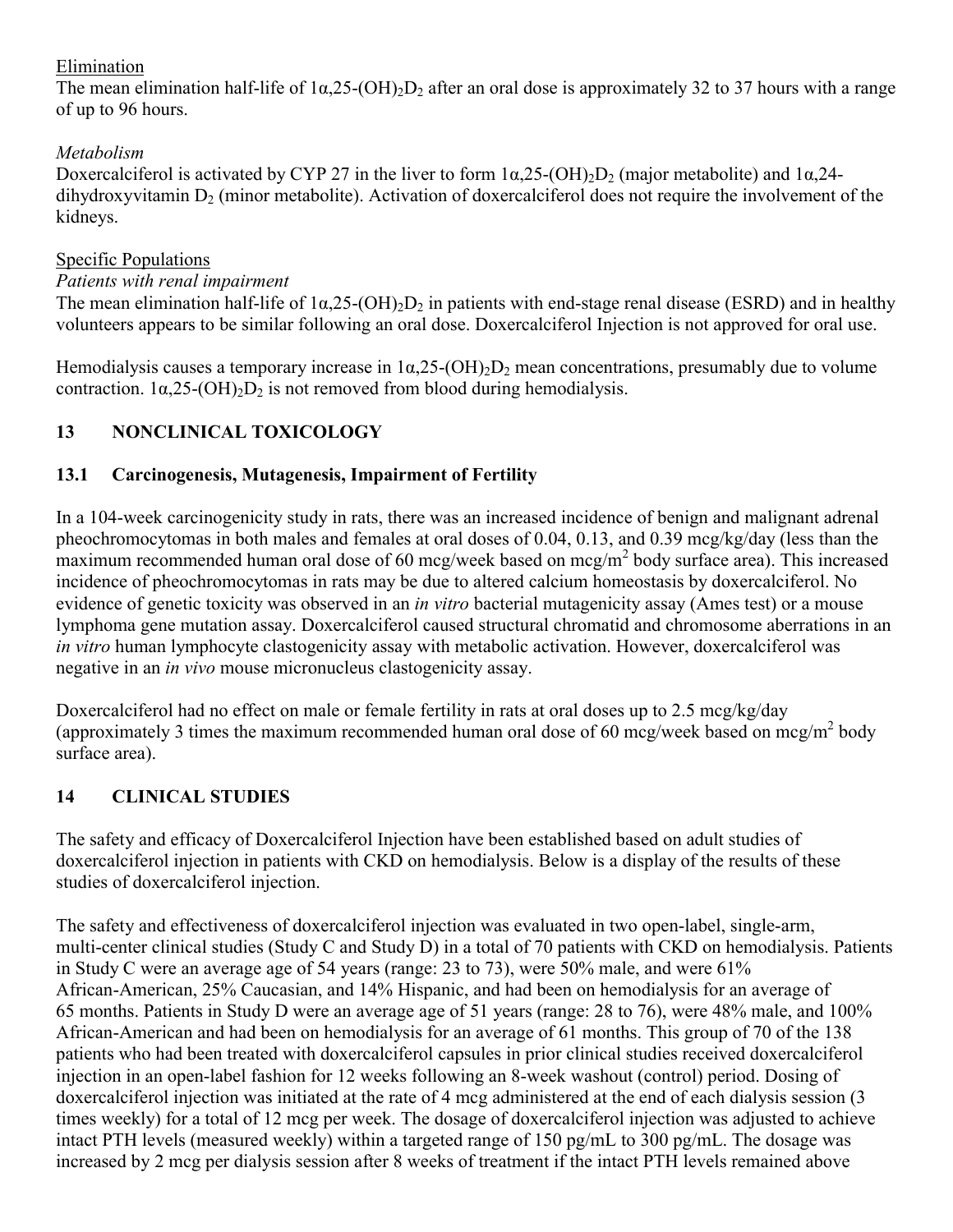300 pg/mL and were greater than 50% of baseline levels. The maximum dosage was limited to 18 mcg per week. If at any time during the study intact PTH fell below 150 pg/mL, doxercalciferol injection was immediately suspended and restarted at a lower dosage the following week. Mean weekly doses ranged from 9 mcg to 13 mcg in Study C and ranged from 9 mcg to 12 mcg in Study D.

Fifty-two (74%) of the 70 patients who were treated with doxercalciferol injection achieved intact PTH levels ≤300 pg/mL. Forty-one (59%) of these patients exhibited plasma intact PTH levels ≤300 pg/mL on at least 3 occasions. Thirty-six (51%) patients had plasma intact PTH levels <150 pg/mL on at least one occasion during study participation. Decreases in plasma intact PTH from baseline values were calculated using as baseline the average of the last 3 values obtained during the 8-week washout period and are displayed in Table 3.

#### **Table 3: Intact PTH Summary Data for Patients with CKD on Dialysis Receiving Doxercalciferol Injection in Studies C and D**

| <b>Intact PTH Level</b>                | <b>Study C</b><br>$(n=28)$ | <b>Study D</b><br>$(n=42)$ | <b>Combined</b><br><b>Protocols</b><br>$(n=70)$ |  |  |
|----------------------------------------|----------------------------|----------------------------|-------------------------------------------------|--|--|
| Baseline (Mean of Weeks -2, -1, and 0) |                            |                            |                                                 |  |  |
| Mean (SE)                              | 698 (60)                   | 762(65)                    | 736 (46)                                        |  |  |
| Median                                 | 562                        | 648                        | 634                                             |  |  |
| On-treatment (Week $12^*$ )            |                            |                            |                                                 |  |  |
| Mean (SE)                              | 406(63)                    | 426(60)                    | 418(43)                                         |  |  |
| Median                                 | 311                        | 292                        | 292                                             |  |  |
| Change from Baseline <sup>†</sup>      |                            |                            |                                                 |  |  |
| Mean (SE)                              | $-292(55)$                 | $-336(41)$                 | $-318(33)$                                      |  |  |
| Median                                 | $-274$                     | $-315$                     | $-304$                                          |  |  |
| $P-value^T$<br>$\cdot$ $\cdot$ $\cdot$ | 0.004                      | 0.001                      | < 0.001                                         |  |  |

\* Values were carried forward for the two patients on study for 10 weeks<br> $\frac{1}{1}$  Treatment intact PTH minus baseline intact PTH

 $\frac{1}{1}$  Treatment intact PTH minus baseline intact PTH Wilcox on one-sample test

Wilcoxon one-sample test

Doxercalciferol injection treatment resulted in at least 30% reduction from baseline in mean intact PTH levels during the 12-week open-label treatment period in more than 92% of the 70 treated patients.

#### **16 HOW SUPPLIED/STORAGE AND HANDLING**

Doxercalciferol Injection is a clear, colorless solution in multiple-dose amber glass vials supplied as follows:

| <b>Total Strength</b><br>per Total Volume | <b>Strength</b><br>per mL | <b>Flip-off Cap</b><br>Color | Vial Count per Carton x Total Vial<br>Volume | <b>Carton NDC</b> |
|-------------------------------------------|---------------------------|------------------------------|----------------------------------------------|-------------------|
|                                           |                           |                              | and Vial Type                                |                   |
| $4 \text{~mcg}/2 \text{~mL}$              | $2 \text{ mcg/mL}$        | Orange                       | $50 \times 2$ mL multiple-dose vials         | 0409-1330-01      |
| $10 \text{~mcg}/5 \text{~mL}$             | $2 \text{ mcg/mL}$        | Gray                         | 50 x 5 mL multiple-dose vials                | 0409-1331-01      |

Storage

Store multiple-dose vials at 20°C to 25°C (68°F to 77°F) [see USP controlled room temperature].

Protect from light. Store unopened vial in original carton. Discard vial 14 days after opening.